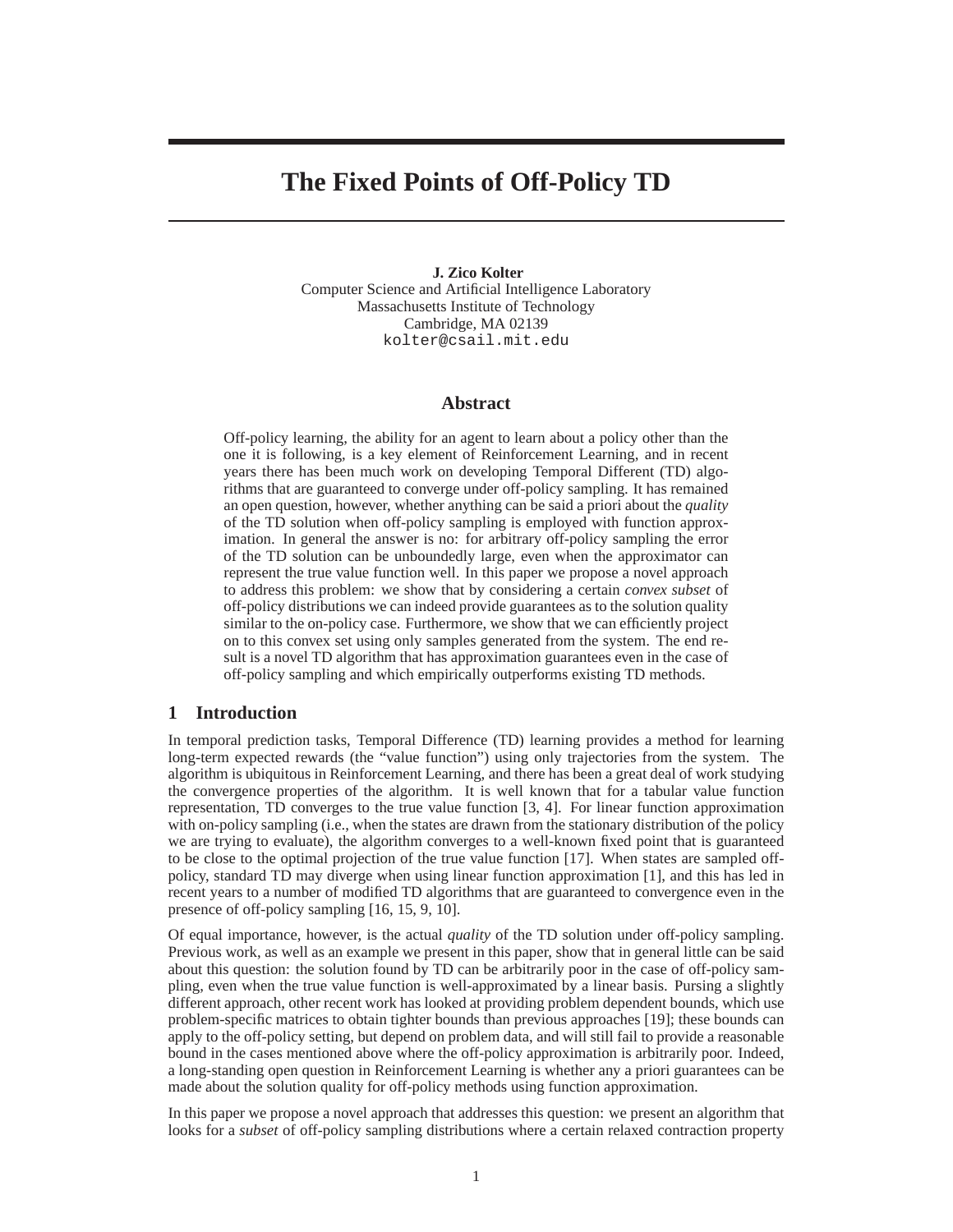holds; for distributions in this set, we show that it is indeed possible to obtain error bounds on the solution quality similar to those for the on-policy case. Furthermore, we show that this set of feasible off-policy sampling distributions is convex, representable via a linear matrix inequality (LMI), and we demonstrate how the set can be approximated and projected onto efficiently in the finite sample setting. The resulting method, which we refer to as TD with distribution optimization (TD-DO), is thus able to guarantee a good approximation to the best possible projected value function, even for off-policy sampling. In simulations we show that the algorithm can improve significantly over standard off-policy TD.

## **2 Preliminaries and Background**

A Markov chain is a tuple,  $(S, P, R, \gamma)$ , where S is a set of states,  $P : S \times S \to \mathbb{R}_+$  is a transition probability function,  $\overline{R}: S \to \mathbb{R}$  is a reward function, and  $\gamma \in [0,1)$  is a discount factor. For simplicity of presentation we will assume the state space is countable, and so can be indexed by the set  $S = \{1, \ldots, n\}$ , which allows us to use matrix rather than operator notation. The *value function* for a Markov chain,  $V : S \to \mathbb{R}$  maps states to their long term discounted sum of rewards, and is defined as  $V(s) = \mathbf{E} \left[ \sum_{t=0}^{\infty} \gamma^t R(s_t) \right] s_0 = s$ . The value function may also be expressed via Bellman's equation (in vector form)

$$
V = R + \gamma PV \tag{1}
$$

where  $R, V \in \mathbb{R}^n$  represent vectors of all rewards and values respectively, and  $P \in \mathbb{R}^{n \times n}$  is a matrix of probability transitions  $P_{ij} = P(s' = j | s = i)$ .

In linear function approximation, the value function is approximated as a linear combination of some features describing the state:  $V(s) \approx w^T \phi(s)$ , where  $w \in \mathbb{R}^k$  is a vector of parameters, and  $\phi: S \to \mathbb{R}^k$  is a function mapping states to k-dimensional feature vectors; or, again using vector notation,  $V \approx \Phi w$ , where  $\Phi \in \mathbb{R}^{n \times k}$  is a matrix of all feature vectors. The TD solution is a fixed point of the Bellman operator followed by a projection, i.e.,

$$
\Phi w_D^* = \Pi_D (R + \gamma P \Phi w_D^*)
$$
\n<sup>(2)</sup>

where  $\Pi_D = \Phi^T (\Phi^T D \Phi)^{-1} \Phi^T D$  is a projection matrix weighted by the diagonal matrix  $D \in$  $\mathbb{R}^{n \times n}$ . Rearranging terms gives the analytical solution

$$
w_D^* = \left(\Phi^T D(\Phi - \gamma P \Phi)\right)^{-1} \Phi^T D R. \tag{3}
$$

Although we cannot expect to form this solution exactly when  $P$  is unknown and too large to represent, we can approximate the solution via stochastic iteration (leading to the original TD algorithm), or via the least-squares TD (LSTD) algorithm, which forms the matrices

$$
\hat{w}_D = \hat{A}^{-1}\hat{b}, \quad \hat{A} = \frac{1}{m} \sum_{i=1}^m \phi(s^{(i)}) \left( \phi(s^{(i)}) - \gamma \phi(s'^{(i)}) \right), \quad \hat{b} = \frac{1}{m} \sum_{i=1}^m \phi(s^{(i)}) r^{(i)} \tag{4}
$$

given a sequence of states, rewards, and next states  $\{s^{(i)}, r^{(i)}, s'^{(i)}\}_{i=1}^m$  where  $s^{(i)} \sim D$ . When D is not the stationary distribution of the Markov chain (i.e., we are employing off-policy sampling), then the original TD algorithm may diverge (LSTD will still be able to compute the TD fixed point in this case, but has a greater computational complexity of  $O(k^2)$ ). Thus, there has been a great deal of work on developing  $O(k)$  algorithms that are guaranteed to converge to the LSTD fixed point even in the case of off-policy sampling [16, 15].

We note that the above formulation avoids any explicit mention of a Markov Decision Process (MDP) or actual policies: rather, we just have tuples of the form  $\{s, r, s'\}$  where s is drawn from an arbitrary distribution but  $s'$  still follows the "policy" we are trying to evaluate. This is a standard formulation for off-policy learning (see e.g. [16, Section 2]); briefly, the standard way to reach this setting from the typical notion of off-policy learning (acting according to one policy in an MDP, but evaluating another) is to act according to some original policy in an MDP, and then subsample only those actions that are immediately consistent with the policy of interest. We use the above notation as it avoids the need for any explicit notation of actions and still captures the off-policy setting completely.

#### **2.1 Error bounds for the TD fixed point**

Of course, in addition to the issue of convergence, there is the question as to whether we can say anything about the quality of the approximation at this fixed point. For the case of on-policy sampling, the answer here is an affirmative one, as formalized in the following theorem.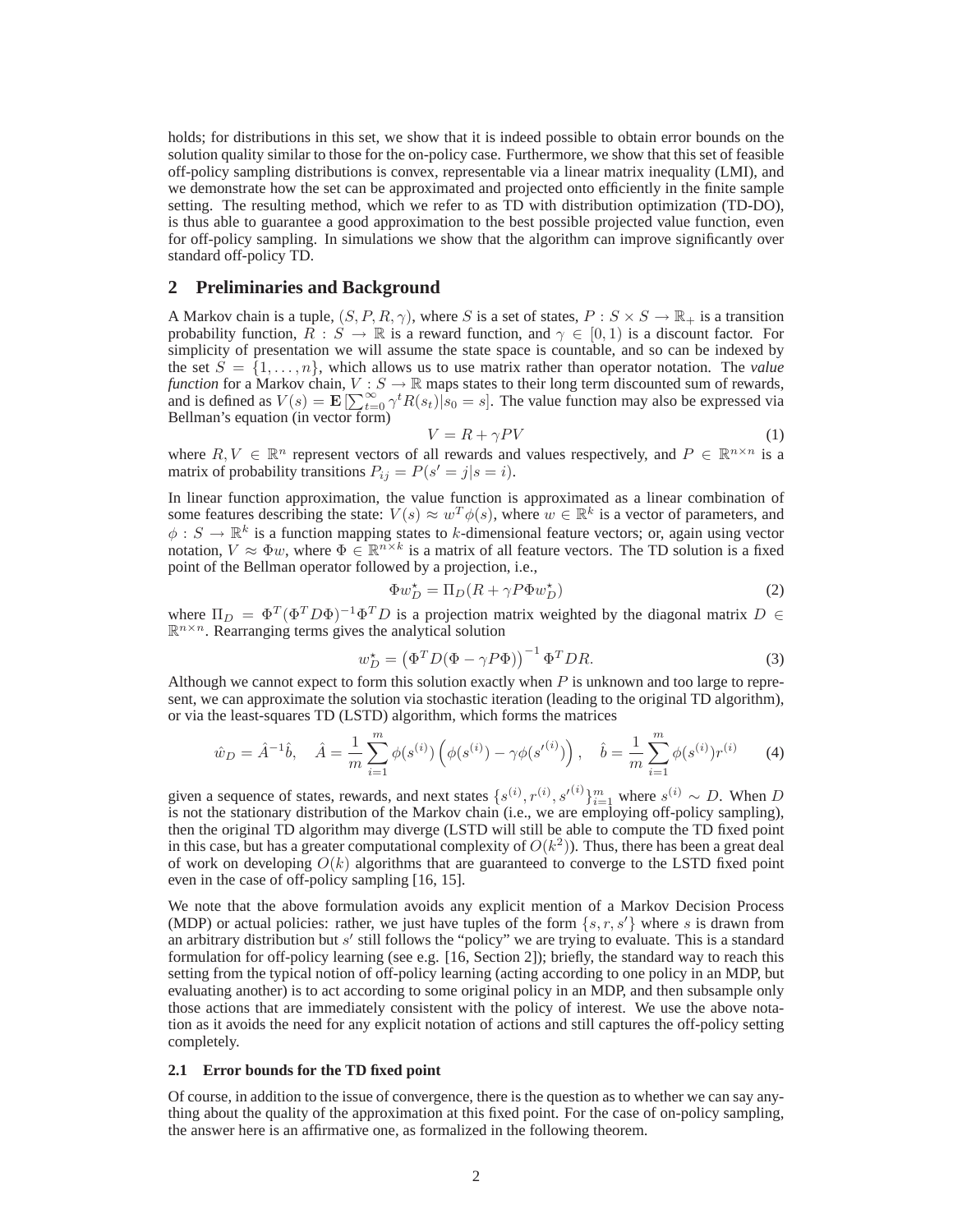

Figure 1: Counter example for off-policy TD learning: (left) the Markov chain considered for the counterexample; (right) the error of the TD estimate for different off-policy distributions (plotted on a log scale), along with the error of the optimal approximation.

**Theorem 1.** *(Tsitsiklis and Van Roy [17], Lemma 6) Let*  $w_D^*$  be the unique solution to  $\Phi w_D^* =$  $\Pi_D(R+\gamma P \Phi w_D^\star)$  where  $D$  is the stationary distribution of  $\tilde{P}$ . Then

$$
\|\Phi w_D^* - V\|_D \le \frac{1}{1 - \gamma} \|\Pi_D V - V\|_D. \tag{5}
$$

Thus, for on-policy sampling with linear function approximation, not only does TD converge to its fixed point, but we can also bound the error of its approximation relative to  $\|\Pi_D V - V\|_D$ , the lowest possible approximation error for the class of function approximators.<sup>1</sup>

Since this theorem plays an integral role in the remainder of this paper, we want to briefly give the intuition of its proof. A fundamental property of Markov chains [17, Lemma 1] is that transition matrix  $P$  is non-expansive in the  $D$  norm when  $D$  is the stationary distribution

$$
||Px||_D \le ||x||_D, \,\forall x. \tag{6}
$$

From this it can be shown that the Bellman operator is a  $\gamma$ -contraction in the D norm and Theorem 1 follows. When D is *not* the stationary distribution of the Markov chain, then (6) need not hold, and it remains to be seen what, if anything, can be said a priori about the TD fixed point in this situation.

## **3 An off-policy counterexample**

Here we present a simple counter-example which shows, for general off-policy sampling, that the TD fixed point can be an arbitrarily poor approximator of the value function, even if the chosen bases can represent the true value function with low error. The same intuition has been presented previously [11]. though we here present a concrete numerical example for illustration.

**Example 1.** *Consider the two-state Markov chain shown in Figure 1, with transition probability matrix*  $P = (1/2)11^T$ , discount factor  $\gamma = 0.99$ , and value function  $V = [1 \quad 1.05]^T$  (with  $R =$  $(I - \gamma P)V$  *). Then for any*  $\epsilon > 0$  *and*  $C > 0$ *, there exists an off-policy distribution* D *such that*  $using \textit{ bases } \Phi = [1 \ 1.05 + \epsilon]^T \textit{ gives}$ 

$$
\|\Pi_D V - V\| \le \epsilon, \quad \text{and} \quad \|\Phi w_D^{\star} - V\| \ge C. \tag{7}
$$

*Proof.* (Sketch) The fact that  $\|\Pi_D V - V\| \leq \epsilon$  is obvious from the choice of basis. To show that the TD error can be unboundedly large, let  $D = diag(p, 1 - p)$ ; then, after some simplification, the TD solution is given analytically by

$$
w_D^* = \frac{-2961 + 4141p - 2820\epsilon + 2820p\epsilon}{-2961 + 4141p - 45240\epsilon + 84840p\epsilon - 40400\epsilon^2 + 40400p\epsilon^2}
$$
(8)

which is infinite,  $(1/w = 0)$ , when

$$
p = \frac{2961 + 45240\epsilon + 40400\epsilon^2}{4141 + 84840\epsilon + 40400\epsilon^2}.
$$
\n(9)

Since this solution is in  $(0, 1)$  for all epsilon, by choosing p close to this value, we can make  $w_D^*$ arbitrarily large, which in turn makes the error of the TD estimate arbitrarily large.

<sup>&</sup>lt;sup>1</sup>The approximation factor can be sharpened to  $\frac{1}{\sqrt{1-\gamma^2}}$  in some settings [18], though the analysis does not carry over to our off-policy case, so we present here the simpler version.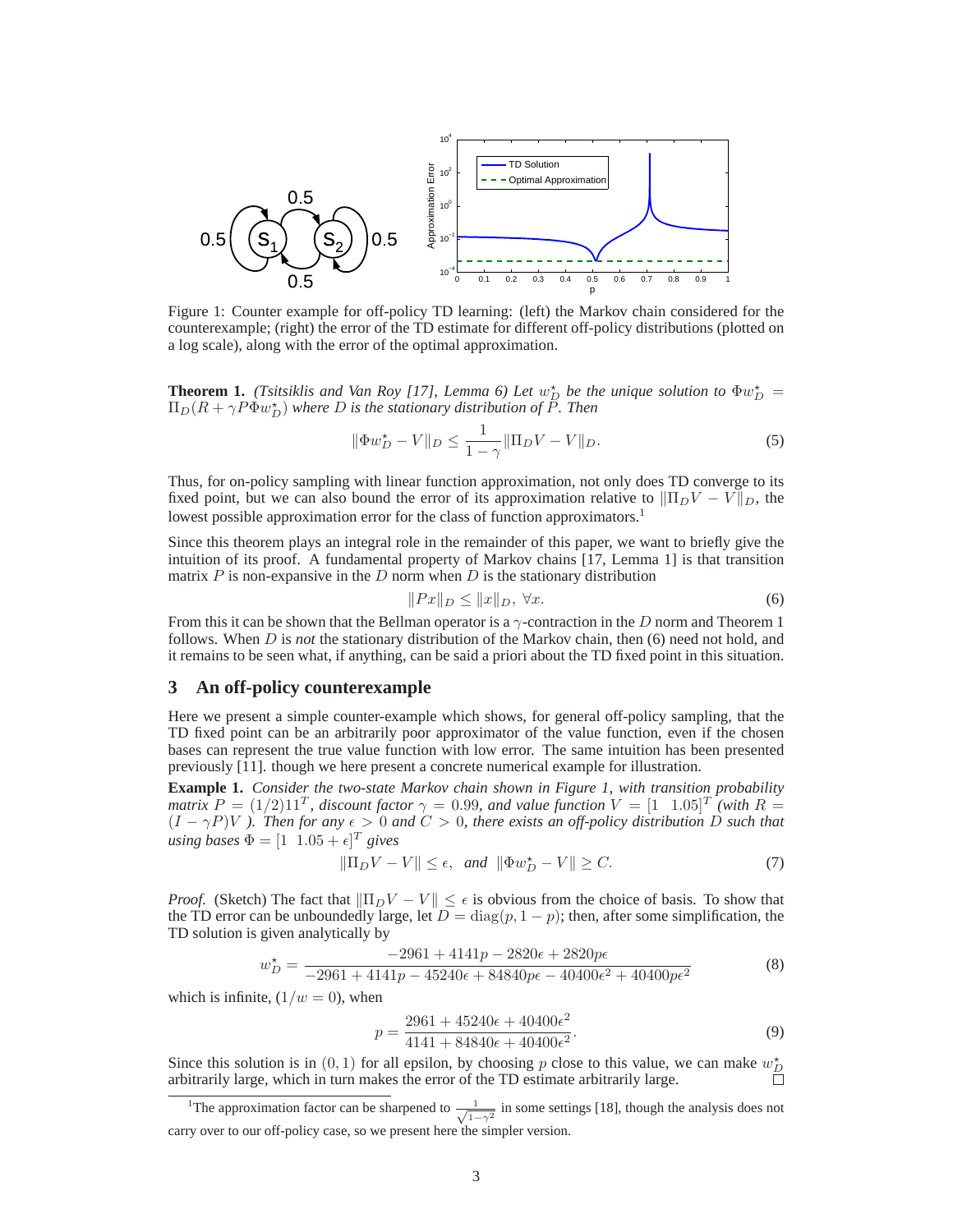Figure 1 shows a plot of  $\|\Phi w^* - V\|_2$  for the example above with  $\epsilon = 0.001$ , varying p from 0 to 1. For  $p \approx 0.715$  the error of the TD solution approaches infinity; the essential problem here is that when D is not the stationary distribution of P,  $\vec{A} = \Phi^T D(\Phi - \gamma P \Phi)$  can become close to zero (or for the matrix case, one of its eigenvalues can become zero), and the TD value function estimate can grow unboundedly large. Thus, we argue that simple convergence for an off-policy algorithm is not a sufficient criterion for a good learning system, since even for a convergent algorithm the quality of the actual solution could be arbitrarily poor.

### **4 A convex characterization of valid off-policy distributions**

Although it may seem as though the above example would imply that very little could be said about the quality of the TD fixed point under off-policy sampling, in this section we show that by imposing additional constraints on the sampling distribution, we can find a convex family of distributions for which it *is* possible to make guarantees.

To motivate the approach, we again note that error bounds for the on-policy TD algorithm follow from the Markov chain property that  $||Px||_D \le ||x||_D$  for all x when D is the stationary distribution. However, finding a  $D$  that satisfies this condition is no easier than computing the stationary distribution directly and thus is not a feasible approach. Instead, we consider a relaxed contraction property: that the transition matrix  $P$  followed by a projection onto the bases will be non-expansive for any function already in the span of  $\Phi$ . Formally, we want to consider distributions D for which

$$
\|\Pi_D P \Phi w\|_D \le \|\Phi w\|_D \tag{10}
$$

for any  $w \in \mathbb{R}^k$ . This defines a *convex* set of distributions, since

$$
\|\Pi_D P \Phi w\|_D^2 \le \|\Phi w\|_D^2
$$
  
\n
$$
\Leftrightarrow w^T \Phi^T P^T D \Phi (\Phi^T D \Phi)^{-1} \Phi^T D \Phi (\Phi^T D \Phi)^{-1} \Phi D P \Phi^T w \le w^T \Phi^T D \Phi w \qquad (11)
$$
  
\n
$$
\Leftrightarrow w^T (\Phi^T P^T D \Phi (\Phi^T D \Phi)^{-1} \Phi D P \Phi^T - \Phi^T D \Phi) w \le 0.
$$

This holds for all w if and only if<sup>2</sup>

$$
\Phi^T P^T D \Phi (\Phi^T D \Phi)^{-1} \Phi D P \Phi^T - \Phi^T D \Phi \preceq 0 \tag{12}
$$

which in turn holds if and only  $if<sup>3</sup>$ 

$$
F \equiv \left[ \begin{array}{cc} \Phi^T D \Phi & \Phi^T D P \Phi \\ \Phi^T P^T D \Phi & \Phi^T D \Phi \end{array} \right] \succeq 0 \tag{13}
$$

This is a matrix inequality (LMI) in  $D$ , and thus describes a convex set. Although the distribution  $D$ is too high-dimensional to optimize directly, analogous to LSTD, the F matrix defined above *is* of a representable size  $(2k \times 2k)$ , and can be approximated from samples. We will return to this point in the subsequent section, and for now will continue to use the notation of the true distribution  $D$  for simplicity. The chief theoretical result of this section is that if we restrict our attention to off-policy distributions within this convex set, we can prove non-trivial bounds about the approximation error of the TD fixed point.

**Theorem 2.** Let  $w^*$  be the unique solution to  $\Phi w^* = \Pi_D(R + \gamma P \Phi w^*)$  where D is any distribution satisfying (13). Further, let  $D_\mu$  be the stationary distribution of P, and let  $\bar{D} \equiv D^{-1/2}D_\mu^{1/2}$  Then<sup>4</sup>

$$
\|\Phi w_D^* - V\|_D \le \frac{1 + \gamma \kappa(\bar{D})}{1 - \gamma} \|\Pi_D V - V\|_D. \tag{14}
$$

The bound here is of a similar form to the previously stated bound for on-policy TD, it bounds the error of the TD solution relative to the error of the best possible approximation, except for the additional  $\gamma \kappa(\bar{D})$  term, which measures how much the chosen distribution deviates from the stationary distribution. When  $D = D_{\mu}$ ,  $\kappa(\bar{D}) = 1$ , so we recover the original bound up to a constant factor. Even though the bound does include this term that depends on the distance from the stationary distribution, no such bound is possible for  $D$  that do not satisfy the convex constraint (13), as illustrated by the previous counter-example.

<sup>3</sup>Using the Schur complement property that  $\begin{bmatrix} A & B \\ B^T & C \end{bmatrix}$  $B^T$  C  $\Big] \succeq 0 \ \Leftrightarrow B^T A B - C \preceq 0 \ [2, \text{pg } 650\text{-}651].$ <sup>4</sup> $\kappa(A)$  denotes the condition number of A, the ratio of the singular values  $\kappa(A) = \sigma_{\max}(A)/\sigma_{\min}(A)$ .

 ${}^2A \preceq 0$  ( $A \succeq 0$ ) denotes that A is negative (positive) semidefinite.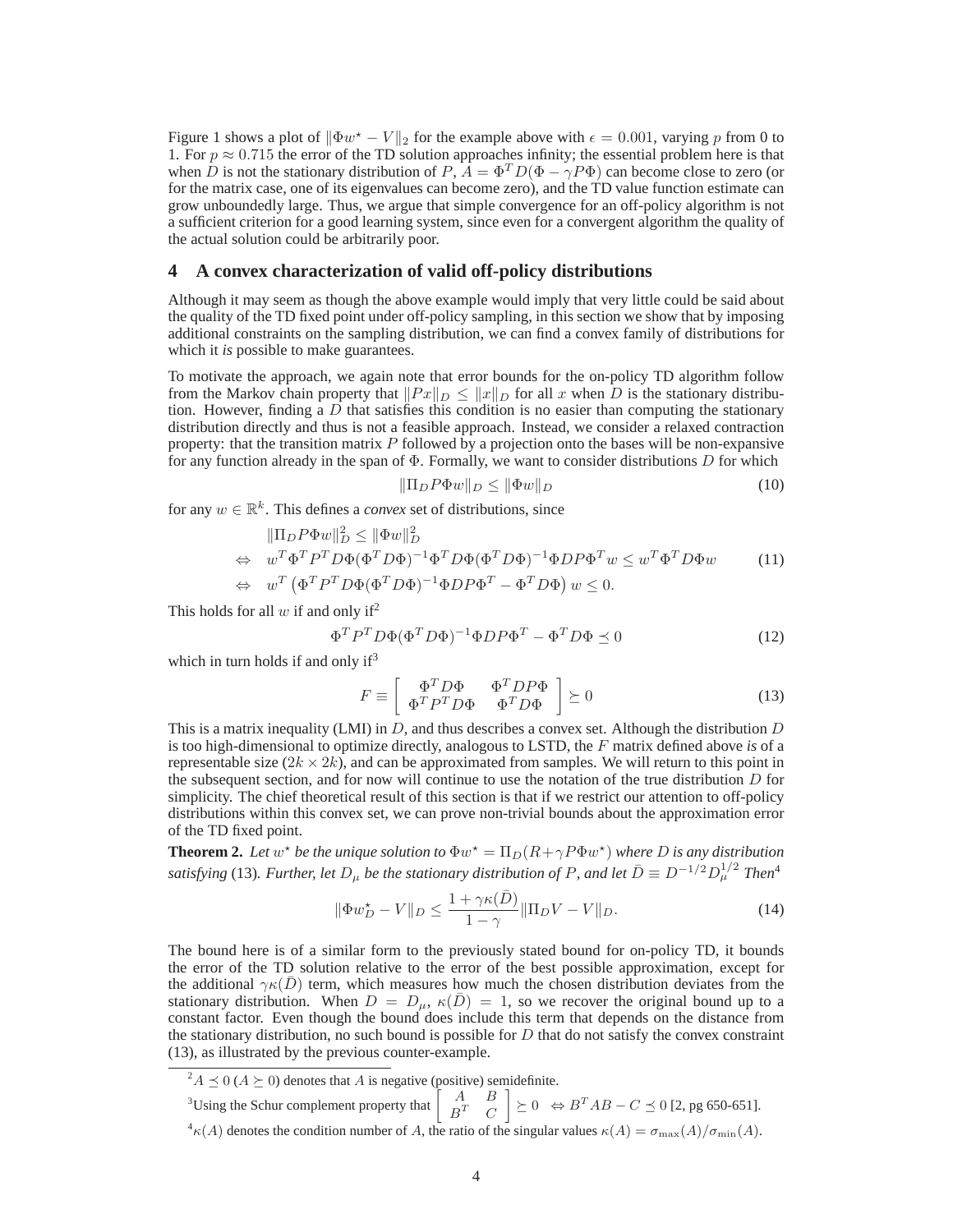

Figure 2: Counter example from Figure 1 shown with the set of all valid distributions for which  $F \succeq 0$ . Restricting the solution to this region avoids the possibility of the high error solution.

*Proof.* (of Theorem 2) By the triangle inequality and the definition of the TD fixed point,

$$
\|\Phi w_D^* - V\|_D \le \|\Phi w_D^* - \Pi_D V\|_D + \|\Pi_D V - V\|_D
$$
  
\n
$$
= \|\Pi_D (R + \gamma P \Phi w_D^*) - \Pi_D (R + \gamma P V)\|_D + \|\Pi_D V - V\|_D
$$
  
\n
$$
= \gamma \|\Pi_D P \Phi w_D^* - \Pi_D P V\|_D + \|\Pi_D V - V\|_D
$$
  
\n
$$
\le \gamma \|\Pi_D P \Phi w_D^* - \Pi_D P \Pi_D V\|_D + \gamma \|\Pi_D P \Pi_D V - \Pi_D P V\|_D + \|\Pi_D V - V\|_D.
$$
  
\n(15)

Since  $\Pi_D V = \Phi \bar{w}$  for some  $\bar{w}$ , we can use the definition of our contraction  $\|\Pi_D P \Phi w\|_D \le \|\Phi w\|_D$ to bound the first term as

$$
\|\Pi_D P \Phi w_D^* - \Pi_D P \Pi_D V\|_D \le \|\Phi w_D^* - \Pi_D V\|_D \le \|\Phi w_D^* - V\|_D. \tag{16}
$$

Similarly, the second term in (15) can be bounded as

$$
\|\Pi_D P \Pi_D V - \Pi_D P V\|_D \le \|P \Pi_D V - PV\|_D \le \|P\|_D \|\Pi_D V - V\|_D \tag{17}
$$

where  $||P||_D$  denotes the matrix norm  $||A||_D \equiv \max_{||x||_D \leq 1} ||Ax||_D$ . Substituting these bounds back into (15) gives

$$
(1 - \gamma) \|\Phi w_D^* - V\|_D \le (1 + \gamma \|P\|_D) \|\Pi_D V - V\|_D,\tag{18}
$$

so all the remains is to show that  $||P||_D \le \kappa(D)$ . To show this, first note that  $||P||_{D_\mu} = 1$ , since

$$
\max_{\|x\|_{D_{\mu}}\le 1} \|Px\|_{D_{\mu}} \le \max_{\|x\|_{D_{\mu}}\le 1} \|x\|_{D_{\mu}} = 1,
$$
\n(19)

and for any nonsingular D,

$$
||P||_D = \max_{||x||_D \le 1} ||Px||_D = \max_{||y||_2 \le 1} \sqrt{y^T D^{-1/2} P^T D P D^{-1/2}} y = ||D^{1/2} P D^{-1/2}||_2. \tag{20}
$$

Finally, since  $D_{\mu}$  and D are both diagonal (and thus commute),

$$
||D^{1/2}PD^{-1/2}||_2 = ||D_{\mu}^{-1/2}D^{1/2}D_{\mu}^{1/2}PD_{\mu}^{-1/2}D^{-1/2}D_{\mu}^{1/2}||_2
$$
  
\n
$$
\leq ||D_{\mu}^{-1/2}D^{1/2}||_2||D_{\mu}^{1/2}PD_{\mu}^{-1/2}||_2||D^{-1/2}D_{\mu}^{1/2}||_2
$$
  
\n
$$
= ||D_{\mu}^{-1/2}D^{1/2}||_2||D^{-1/2}D_{\mu}^{1/2}||_2 = \kappa(\bar{D})
$$

The final form of the bound can be quite loose of, course, as many of the steps involved in the proof used substantial approximations and discarded problem specific data (such as the actual  $\|\Pi_D P\|_D$ term in favor of the generic  $\kappa(\bar{D})$  term, for instance). This is in constrast to the previously mentioned work of Yu and Bertsekas [19] that uses these and similar terms to obtain much tigher, but data dependent, bounds. Indeed, applying a theorem from this work we can arrive as a slight improvement of the bound above [13], but the focus here is just on the general form and possibility of the bound.

Returning to the counter-example from the previous section, we can visualize the feasible region for which  $F \succeq 0$ , shown as the shaded portion in Figure 2, and so constraining the solution to this feasible region avoids the possibility of the high error solution. Moreover, in this example the optimal TD error occurs exactly at the point where  $\lambda_{\min}(F) = 0$ , so that projecting an off-policy distribution onto this set will give an optimal solution for initially infeasible distributions.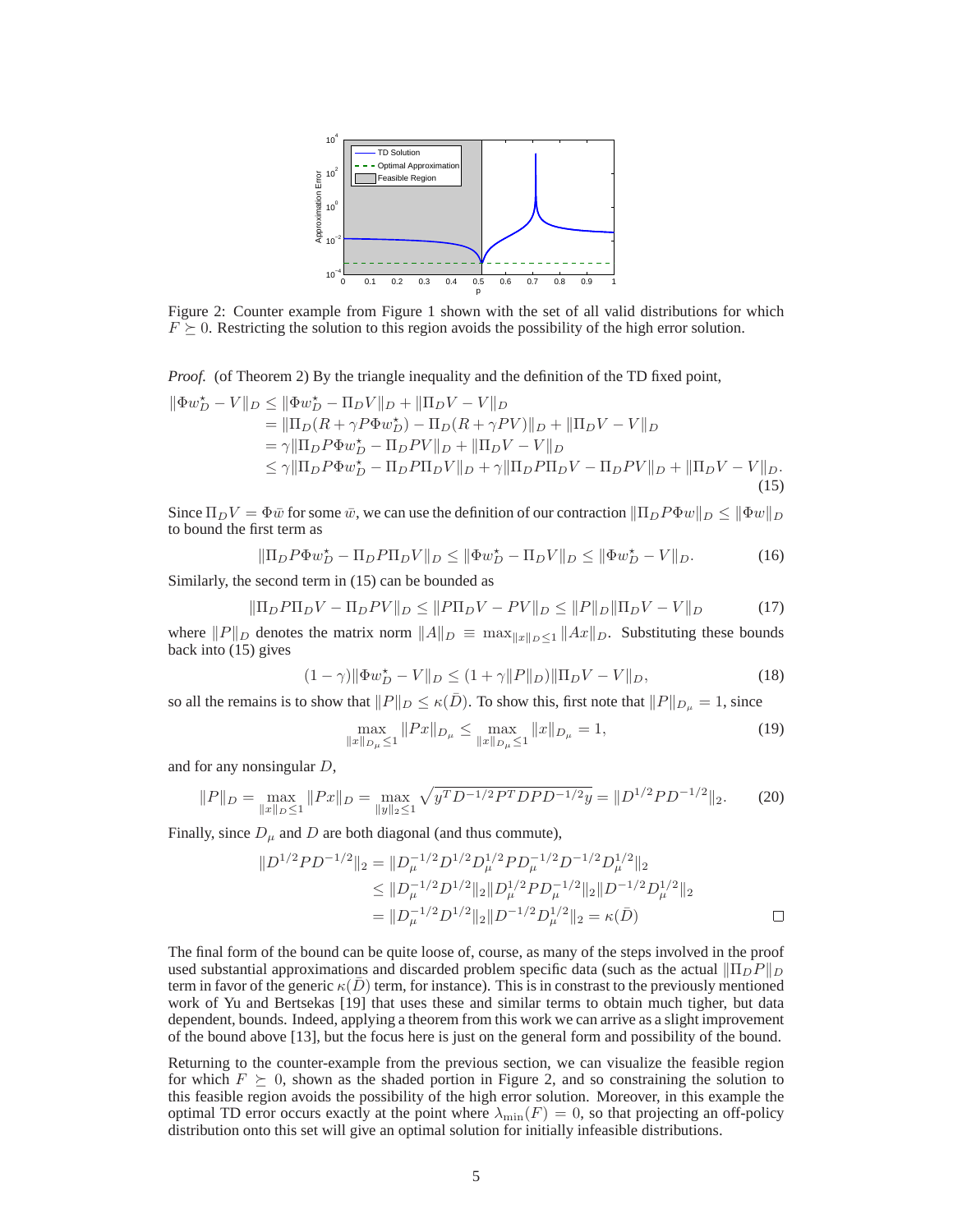#### **4.1 Estimation from samples**

Returning to the issue of optimizing this distribution only using samples from the system, we note that analogous to LSTD, for samples  $\{s^{(i)}, r^{(i)}, s'^{(i)}\}_{i=1}^m$ 

$$
\hat{F} = \frac{1}{m} \sum_{i=1}^{m} \left[ \begin{array}{cc} \phi(s^{(i)}) \phi(s^{(i)})^T & \phi(s^{(i)}) \phi(s'^{(i)})^T \\ \phi(s'^{(i)}) \phi(s^{(i)})^T & \phi(s^{(i)}) \phi(s^{(i)})^T \end{array} \right] \equiv \frac{1}{m} \sum_{i=1}^{m} \hat{F}_i
$$
\n(21)

will be an unbiased estimate of the LMI matrix  $F$  (for a diagonal matrix  $D$  given the our sampling distribution over  $s^{(i)}$ ). Placing a weight  $d_i$  on each sample, we could optimize the sum  $\hat{F}(d)$  =  $\sum_{i=1}^{m} d_i \hat{F}_i$  and obtain a tractable optimization problem. However, optimizing these weights freely is not permissible, since this procedure allows us to choose  $d_i \neq d_j$  even if  $s^{(i)} = s^{(j)}$ , which violates the weights in the original LMI. However, if we additionally require that  $s^{(i)} = s^{(j)} \Rightarrow d_i = d_j$ (or more appropriately for continuous features and states, for example that  $||d_i - d_j|| \to 0$  as  $\|\phi(s^{(i)}) - \phi(s^{(j)})\| \to 0$  according to some norm) then we are free to optimize over these empirical distribution weights. In practice, we want to constrain this distribution in a manner commensurate with the complexity of the feature space and the number of samples. However, determining the best such distributions to use in practice remains an open problem for future work in this area.

Finally, since many empirical distributions satisfy  $\hat{F}(d) \succeq 0$ , we propose to "project" the empirical distribution onto this set by minimizing the KL divergence between the observed and optimized distributions, subject to the constraint that  $\hat{F}(d) \succeq 0$ . Since this constraint is guaranteed to hold at the stationary distribution, the intuition here is that by moving closer to this set, we will likely obtain a better solution. Formally, the final optimization problem, which we refer to as the TD-DO method (Temporal Difference Distribution Optimization), is given by

$$
\min_{d} \sum_{i=1}^{m} -\hat{p}_i \log d_i \quad \text{s.t.} \quad 1^T d = 0, \quad \hat{F}(d) \succeq 0, \quad d \in \mathcal{C}.
$$
 (22)

where  $\mathcal C$  is some convex set that respects the metric constraints described above. This is a convex optimization problem in d, and thus can be solved efficiently, though off-the-shelf solvers can perform quite poorly, especially for large dimension m.

#### **4.2 Efficient Optimization**

Here we present a first-order optimization method based on solving the dual of (22). By properly exploiting the decomposability of the objective and low-rank structure of the dual problem, we develop an iterative optimization method where each gradient step can be computed very efficiently. The presentation here is necessarily brief due to space constraints, but we also include a longer description and an implementation of the method in the supplementary material. For simplicity we present the algorithm ignoring the constraint set  $\mathcal{C}$ , though we discuss possible additonal constraints briefly in supplementary material.

We begin by forming the Lagrangian of (22), introducing Lagrange multipliers  $Z \in \mathbb{R}^{2k \times 2k}$  for the constraint  $\hat{F}(d) \succeq 0$  and  $\nu \in \mathbb{R}$  for the constraint  $1^T d = 1$ . This leads to the dual optimization problem

$$
\max_{Z \succeq 0,\nu} \min_{d} \left\{ -\sum_{i=1}^{m} \hat{p}_i \log d_i - \text{tr}(Z^T \hat{F}(d)) + \nu (1^T d - 1) \right\}.
$$
 (23)

Treating Z as fixed, we maximize over  $\nu$  and minimize over d in (23) using an equality-constrained, feasible start Newton method [2, pg 528]. Since the objective is separable over the  $d_i$ 's the Hessian matrix is diagonal, and the Newton step can be computed in  $O(m)$  time; furthermore, since we solve this subproblem for each update of dual variables  $Z$ , we can warm-start Newton's method from previous solutions, leading to a number of Newton steps that is virtually constant in practice.

Considering now the maximization over  $Z$ , the gradient of

$$
g(Z) \equiv \left\{ \sum_{i} -\hat{p}_{i} \log d_{i}^{\star}(Z) - \text{tr} Z^{T} \hat{F}(d^{\star}(Z)) + \nu^{\star}(Z) (1^{T} d^{\star}(Z) - 1) \right\}
$$
(24)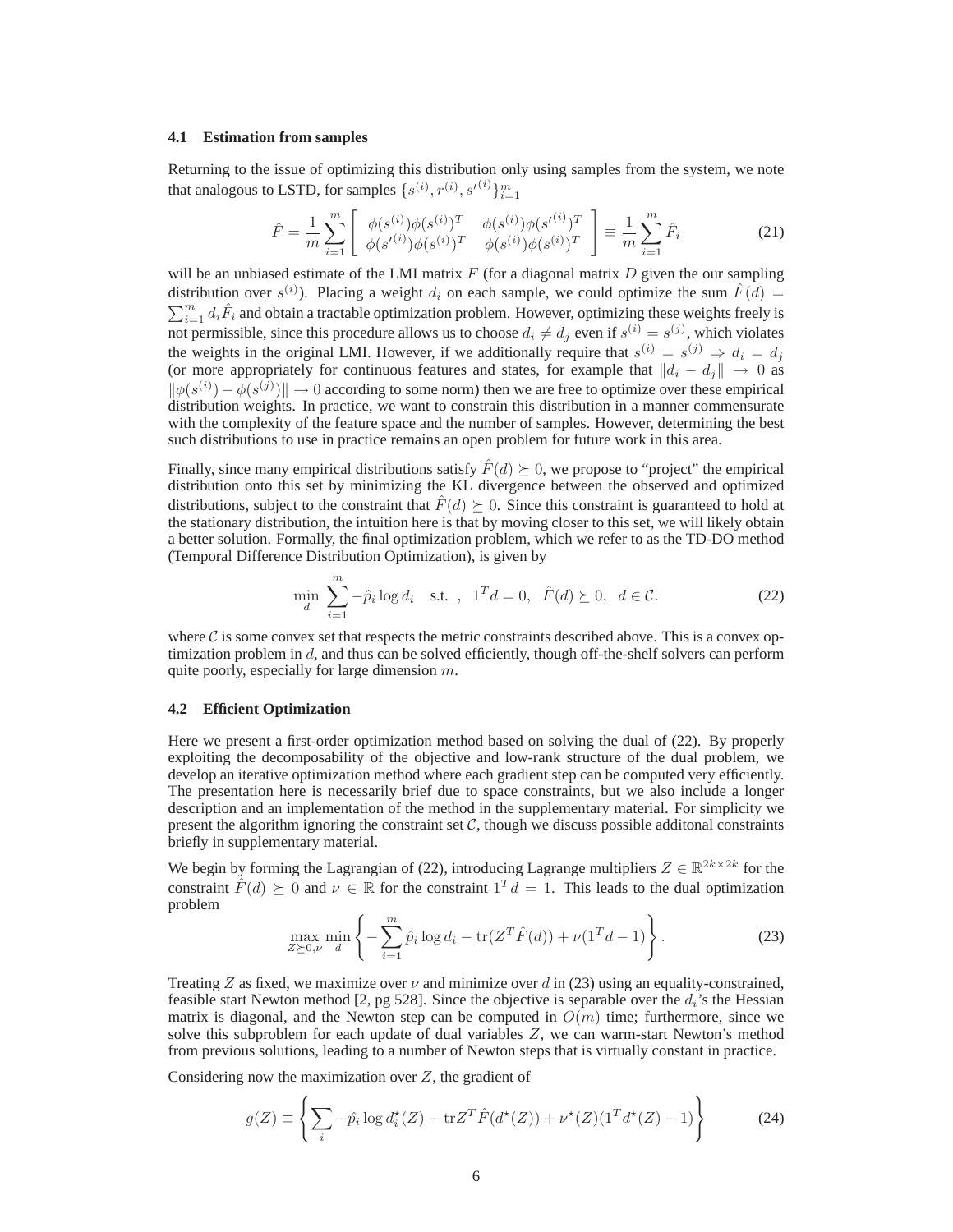

Figure 3: Average approximation error of the TD methods, using different numbers of bases functions, for the random Markov chain (left) and diffusion chain (right).



Figure 4: Average approximation error, using off-policy distributions closer or further from the stationary distribution (see text) for the random Markov chain (left) and diffusion chain (right).



Figure 5: Average approximation error for TD methods computed via sampling, for different numbers of samples, for random Markov chain (left) and diffusion chain (right).

is given simply by  $\nabla_Z g(Z) = -\hat{F}(d^*(Z))$ . We then exploit the fact that we expect Z to typically be *low-rank*: by the KKT conditions for a semidefinite program  $\hat{F}(d)$  and Z will have complementary ranks, and since we expect  $\hat{F}(d)$  to be nearly full rank at the solution, we factor  $Z = YY^{T}$  for  $Y \in \mathbb{R}^{k \times p}$  with  $p \ll k$ . Although this is now a non-convex problem, local optimization of this objective is still guaranteed to give a global solution to the original semidefinite problem, provided we choose the rank of  $Y$  to be sufficient to represent the optimal solution [5]. The gradient of this transformed problem is  $\nabla_Z g(YY^T) = -2\hat{F}(d)Y$ , which can be computed in time  $O(mkp)$  since each  $\hat{F}_i$  term is a low-rank matrix, and we optimize the dual objective via an off-the-shelf LBFGS solver  $[12, 14]$ . Though it is difficult to bound p aprirori, we can check after the solution that our chosen value was sufficient for the global solution, and we have found that very low values ( $p = 1$ ) or  $p = 2$ ) were sufficient in our experiments.

## **5 Experiments**

Here we present simple simulation experiments illustrating our proposed approach; while the evaluation is of course small scale, the results highlight the potential of TD-DO to improve TD algorithms both practically as well as theoretically. Since the benefits of the method are clearest in terms of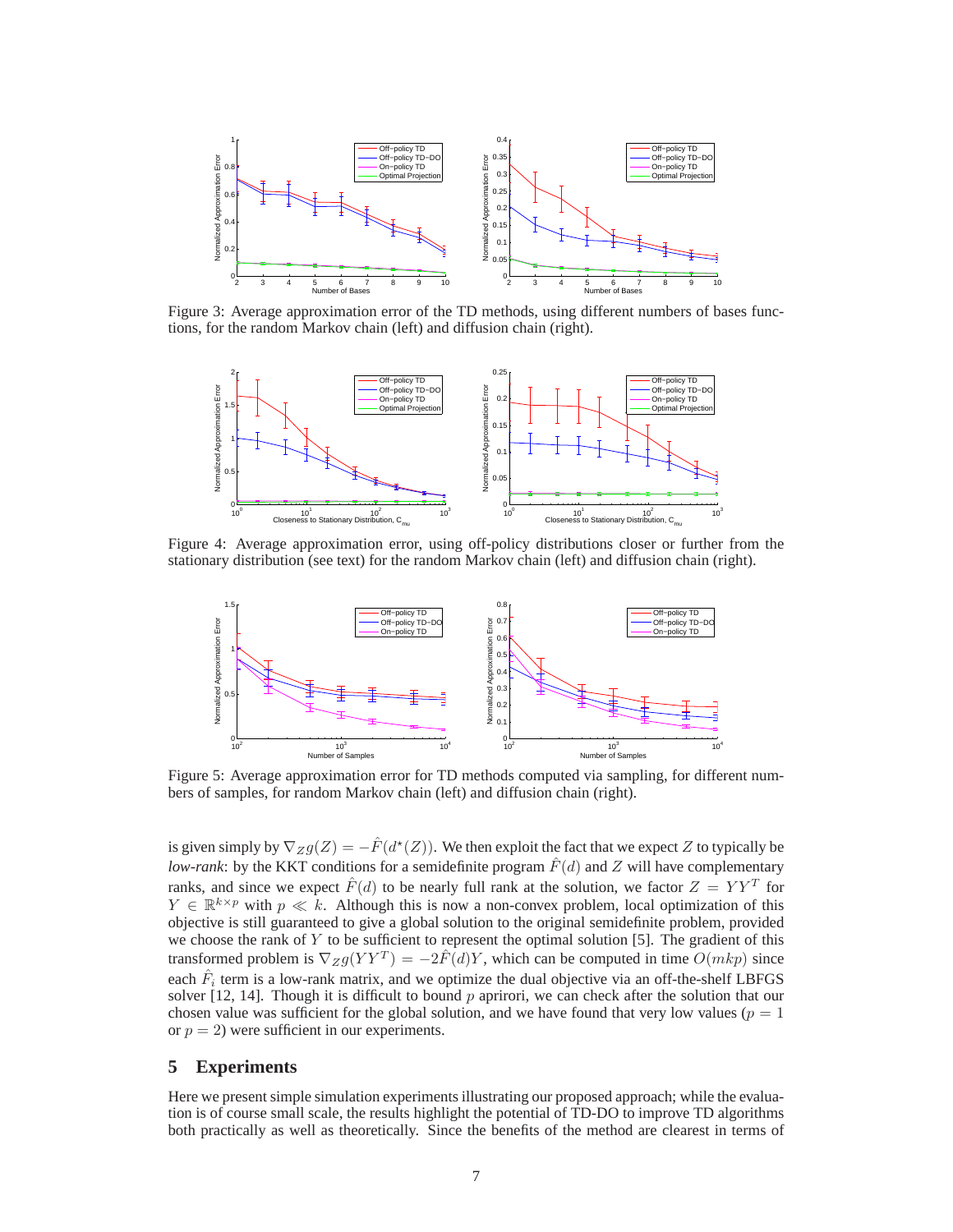

Figure 6: (Left) Effect of the number of clusters for sample-based learning on diffusion chain, (Right) performance of algorithm on diffusion chain versus number of LBFGS iterations

the mean performance over many different environments we focus on randomly generated Markov chains of two types: a random chain and a diffusion process chain.<sup>5</sup>

Figure 3 shows the average approximation error of the different algorithms with differing numbers of basis function, over 1000 domains. In this and all experiments other than those evaluating the effect of sampling, we use the full  $\Phi$  and P matrices to compute the convex set, so that we are evaluating the performance of the approach in the limit of large numbers of samples. We evaluate the approximation error  $\|\tilde{V} - V\|_{D}$  where D is the off-policy sampling distribution (so as to be as favorable as possible to off-policy TD). In all cases the TD-DO algorithm improves upon the off-policy TD, though the degree of improvement can vary from minor to quite significant.

Figure 4 shows a similar result for varying the closeness of the sampling distribution to the stationary distribution; in our experiments, the off-policy distribution is sampled according to  $D \sim \text{Dir}(1 + C_{\mu}\mu)$  where  $\mu$  denotes the stationary distribution. As expected, the off-policy approaches perform similarly for larger  $C_{\mu}$  (approaching the stationary distribution), with TD-DO having a clear advantage when the off-policy distribution is far from the stationary distribution.

In Figure 5 we consider the effect of sampling on the algorithms. For these experiments we employ a simple clustering method to compute a distribution over states d that respects the fact that  $\phi(s^{(i)}) =$  $\phi(s^{(j)}) \Rightarrow d_i = d_j$ : we group the sampled states into k clusters via k-means clustering on the feature vectors, and optimize over the reduced distribution  $d \in \mathbb{R}^k$ . In Figure 6 we vary the number of clusters  $k$  for the sampled diffusion chain, showing that the algorithm is robust to a large number of different distributional representations; we also show the performance of our method varying the number of LBFGS iterations, illustrating that performance generally improves monotonically.

## **6 Conclusion**

The fundamental idea we have presented in this paper is that by considering a convex subset of off-policy distributions (and one which can be computed efficiently from samples), we can provide performance guarantees for the TD fixed point. While we have focused on presenting error bounds for the analytical (infinite sample) TD fixed point, a huge swath of problems in TD learning arise from this same off-policy issue: the convergence of the original TD method, the ability to find the  $\ell_1$  regularized TD fixed point [6], the on-policy requirement of the finite sample analysis of LSTD [8], and the convergence of TD-based policy iteration algorithms [7]. Although left for future work, we suspect that the same techniques we present here can also be extending to these other cases, potentially providing a wide range of analogous results that still apply under off-policy sampling.

**Acknowledgements.** We thank the reviewers for helpful comments and Bruno Scherrer for pointing out a potential improvement to the error bound. J. Zico Kolter is supported by an NSF CI Fellowship.

<sup>&</sup>lt;sup>5</sup>Experimental details: For the random Markov Chain rows of  $P$  are drawn IID from a Dirichlet distribution, and the reward and bases are random normal, with  $|S| = 11$ . For the diffusion-based chain, we sample  $|S| = 100$  points from a 2D unit cube  $x_i \in [0, 1]^2$  and set  $p(s' = j | s = i) \propto \exp(-||x_i - x_j||^2 / (2\sigma^2))$ for bandwidth  $\sigma = 0.4$ . Similarly, rewards are sampled from a zero-mean Gaussian Process with covariance  $K_{ij} = \exp(-||x_i - x_j||^2/(2\sigma^2))$ , and for basis vectors we use the principle eigenvectors of Cov(V) =  $\mathbf{E}[(I - \gamma P)RR^T(I - \gamma P)^T] = (I - \gamma P)K(I - \gamma P)^T$ , which are the optimal bases for representing value functions (in expectation). Some details of the domains are omitted due to space constraints, but MATLAB code for all the experiments is included in the supplementary files.